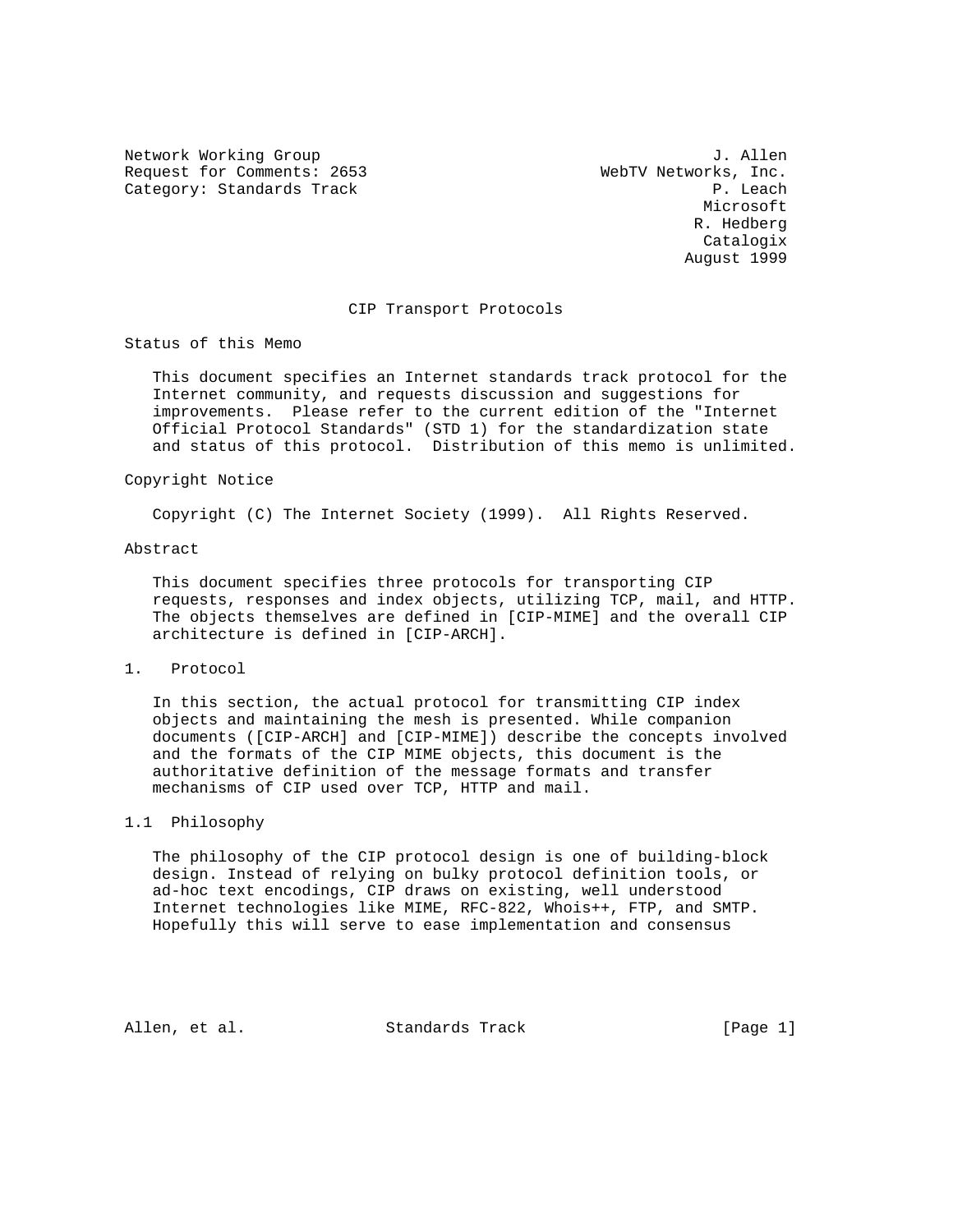building. It should also stand as an example of a simple way to leverage existing Internet technologies to easily implement new application-level services.

1.2 Conventions

 The key words "MUST" and "MAY" in this document are to be interpreted as described in "Key words for use in RFCs to Indicate Requirement Levels" [KEYWORDS].

Formal syntax is defined using ABNF [ABNF].

 In examples octets sent by the sender-CIP are preceded by ">>> " and those sent by the receiver-CIP by "<<< ".

2 MIME message exchange mechanisms

 CIP relies on interchange of standard MIME messages for all requests and replies. These messages are passed over a bidirectional, reliable transport system. This document defines transport over reliable network streams (via TCP), via HTTP, and via the Internet mail infrastructure.

 The CIP server which initiates the connection (conventionally referred to as a client) will be referred to below as the sender-CIP. The CIP server which accepts a sender-CIP's incoming connection and responds to the sender-CIP's requests is called a receiver-CIP.

2.1 The Stream Transport

 CIP messages are transmitted over bi-directional TCP connections via a simple text protocol. The transaction can take place over any TCP port, as specified by the mesh configuration. There is no "well known port" for CIP transactions. All configuration information in the system must include both a hostname and a port.

 All sender-CIP actions (including requests, connection initiation, and connection finalization) are acknowledged by the receiver-CIP with a response code. See section 2.1.1 for the format of these codes, a list of the responses a CIP server may generate, and the expected sender-CIP action for each.

 In order to maintain backwards compatibility with existing Whois++ servers, CIPv3 sender-CIPs MUST first verify that the newer protocol is supported. They do this by sending the following illegal Whois++ system command: "# CIP-Version: 3<cr><lf>". On existing Whois++ servers implementing version 1 and 2 of CIP, this results in a 500 series response code, and the server terminates the connection. If

Allen, et al. Standards Track [Page 2]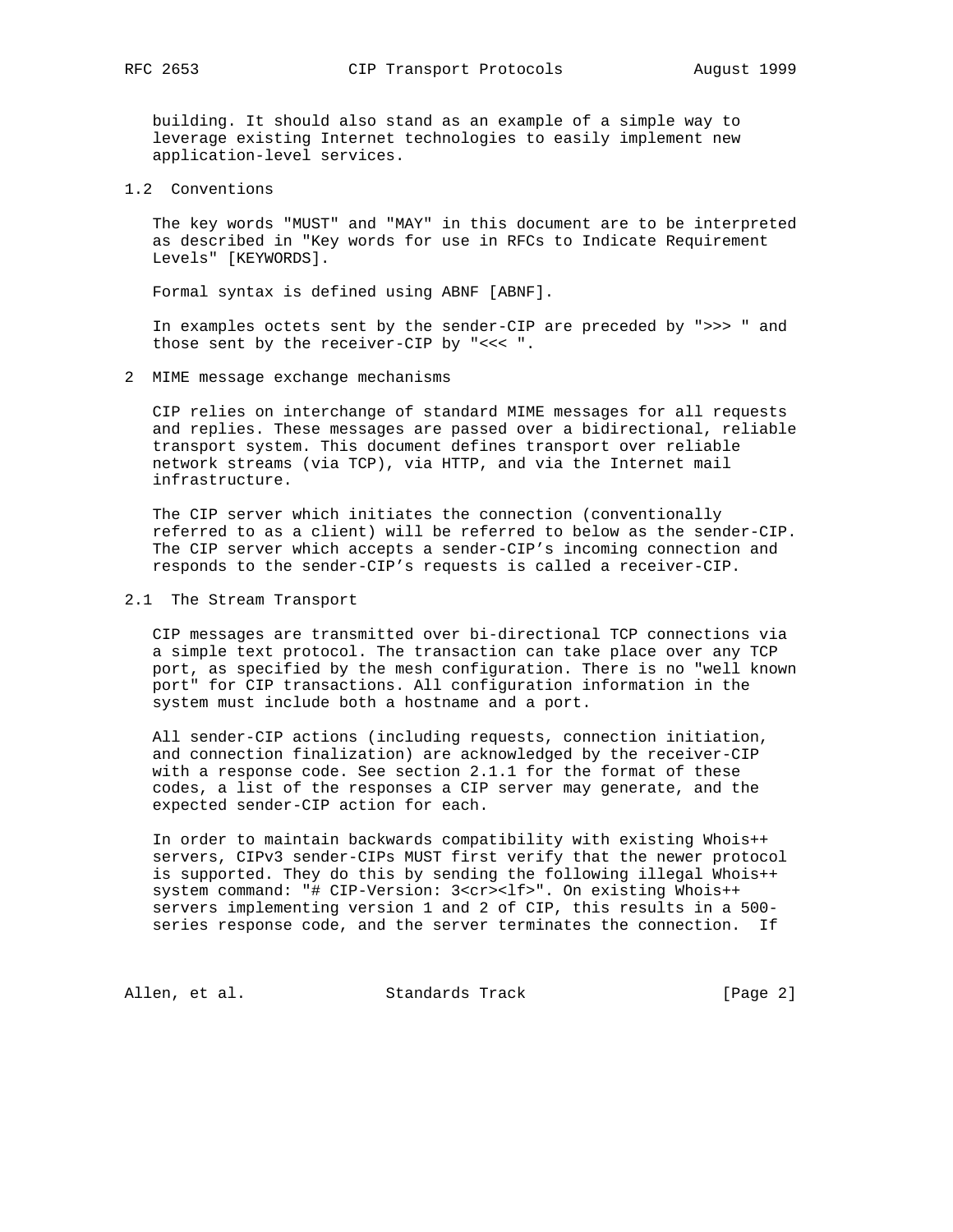the server implements CIPv3, it MUST instead respond with response code 300. Future versions of CIP can be correctly negotiated using this technique with a different string (i.e. "CIP-Version: 4"). An example of this short interchange is given below.

 Note: If a sender-CIP can safely assume that the server implements CIPv3, it may choose to send the "# CIP-Version: 3" string and immediately follow it with the CIPv3 request. This optimization, useful only in known homogeneous CIPv3 meshes, avoids waiting for the roundtrip inherent in the negotiation.

 Once a sender-CIP has successfully verified that the server supports CIPv3 requests, it can send the request, formatted as a MIME message with Mime-Version and Content-Type headers (only), using the network standard line ending: "<cr><lf>".

| Cip-Req                                                                                                 |                                      | = Req-Hdrs CRLF Req-Body                                                                                                                                                                                                                                                                                                                                                                                                                                    |
|---------------------------------------------------------------------------------------------------------|--------------------------------------|-------------------------------------------------------------------------------------------------------------------------------------------------------------------------------------------------------------------------------------------------------------------------------------------------------------------------------------------------------------------------------------------------------------------------------------------------------------|
| Req-Hdrs<br>Req-Body                                                                                    |                                      | = * ( Version-Hdr   Req-Cntnt-Hdr )<br>= Body : format of request body as in [CIP-MIME]                                                                                                                                                                                                                                                                                                                                                                     |
| Body<br>Data                                                                                            |                                      | = Data CRLF "." CRLF<br>; data with CRLF "." CRLF replaced by<br>$=$ $-$<br>; CRLF "" CRLF                                                                                                                                                                                                                                                                                                                                                                  |
| Version-Hdr<br>Req-Cntnt-Hdr<br>Req-Content                                                             |                                      | = "Mime-Version:" "1.0" CRLF<br>= "Content-Type:" Req-Content CRLF<br>; format is specified in [CIP-MIME]<br><b>Experience of the Company</b>                                                                                                                                                                                                                                                                                                               |
| Cip-Rsp<br>Rsp-Code<br>Comment<br>Rsp-Hdrs<br>Rsp-Cntnt-Hdr<br>Rsp-Content<br>Rsp-Body<br>Indx-Obj-Type | $=$ $-$<br>$=$                       | = Rsp-Code CRLF [ Rsp-Hdrs CRLF Rsp-Body ]<br>[ Indx-Cntnt-Hdr CRLF Index-Body ]<br>= DIGIT DIGIT DIGIT Comment<br>; any chars except CR and LF<br>$\equiv$ 100 $\pm$ 100 $\pm$<br>= *( Version-Hdr   Rsp-Cntnt-Hdr )<br>= "Content-Type:" Rsp-Content CRLF<br>; format is specified in [CIP-MIME]<br>= Body : format of response body as in [CIP-MIME]<br>Indx-Cntnt-Hdr = "Content-Type:" Indx-Obj-Type CRLF<br>; any registered index object's MIME-type |
| Index-Body                                                                                              |                                      | ; the format is specified in [RFC2045]<br>; format defined in each index<br>= Body<br>; specifications                                                                                                                                                                                                                                                                                                                                                      |
| CRLF<br>CR.<br>LF<br>DIGIT                                                                              | $=$<br>$=$ $-$<br>$=$ $-$<br>$=$ $-$ | ; Internet standard newline<br>CR LF<br>x0D<br>; carriage return<br>; linefeed<br>8x0A<br>$8x30-39$                                                                                                                                                                                                                                                                                                                                                         |

Allen, et al. Standards Track [Page 3]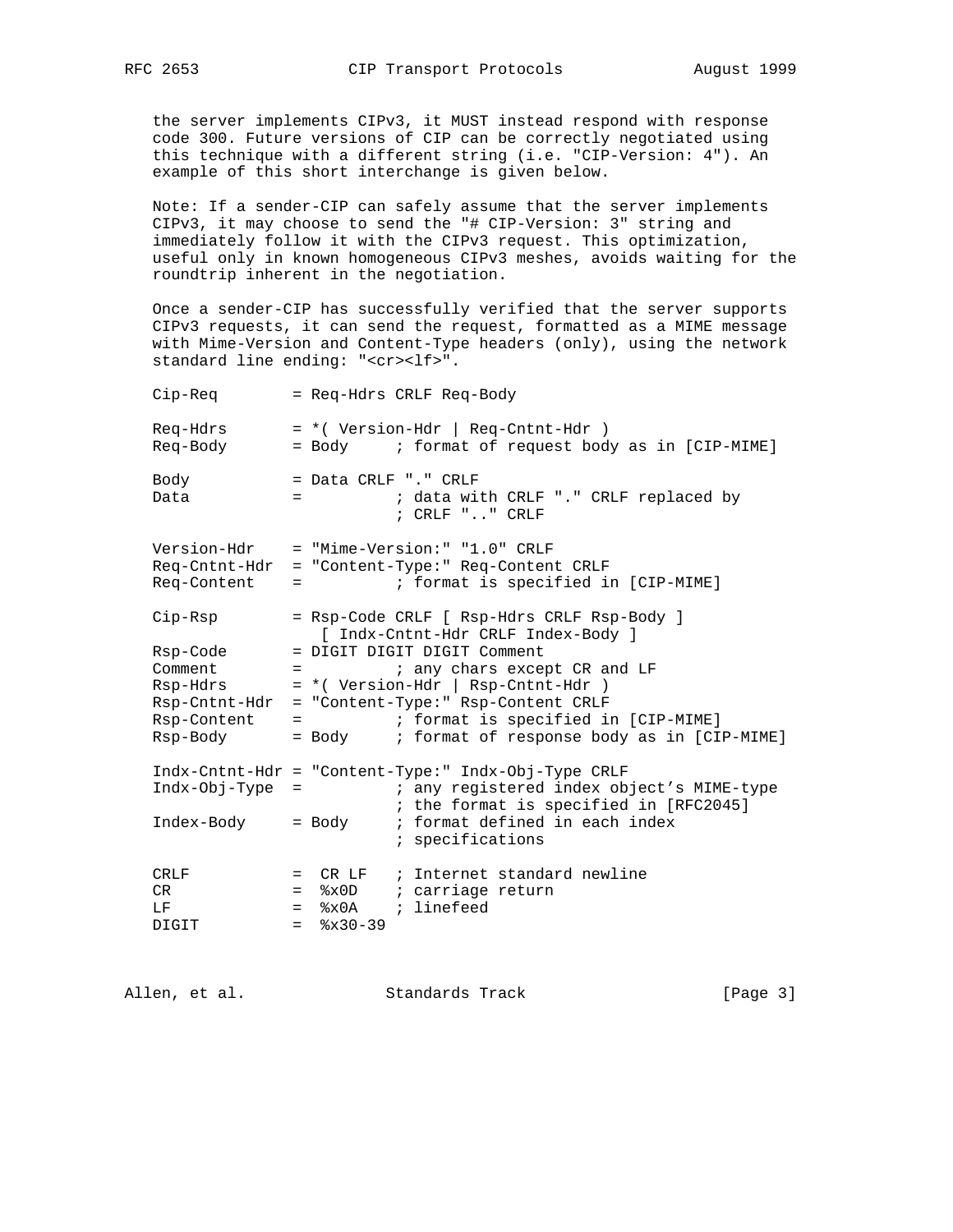The message is terminated using SMTP-style message termination. The data is sent octet-for-octet, except when the pattern <cr><lf>1\*["."]<cr><lf> is seen, in which case one more period is added.

When the data is finished, the octet pattern "<cr><lf>.<cr><lf>" is transmitted to the receiver-CIP.

 On the receiver-CIP's side, the reverse transformation is applied, and the message read consists of all bytes up to, but not including, the terminating pattern.

 In response to the request, the receiver-CIP sends a response code, from either the 200, 400, or 500 series. The receiver-CIP then processes the request and replies, if necessary, with a MIME message. This reply is also delimited by an SMTP-style message terminator.

 After responding with a response code, the receiver-CIP MUST prepare to read another request message, resetting state to the point when the sender-CIP has just verified the CIP version. If the sender-CIP is finished making requests, it may close the connection. In response the receiver-CIP MUST abort reading the message and prepare for a new sender-CIP connection (resetting its state completely).

 An example is given below. It is again worth reiterating that the command format is defined in [CIP-MIME] whereas the message body is defined in each index object definition. In this example the index object definition in [CIP-TIO] will be used. Line endings are explicitly shown in anglebrackets; newlines in this text are added only for readability. Comments occur in curly-brackets.

```
 { sender-CIP connects to receiver-CIP }
 <<< % 220 Example CIP server ready<cr><lf>
 >>> # CIP-Version: 3<cr><lf>
 <<< % 300 CIPv3 OK!<cr><lf>
 >>> Mime-Version: 1.0<cr><lf>
>>> Content-type: application/index.cmd.datachanged; type=
 >>> x-tagged-index-1; dsi=1.2.752.17.5.10<cr><lf>
 >>> <cr><lf>
 >>> updatetype: incremental tagbased<cr><lf>
 >>> thisupdate: 855938804<cr><lf>
 >>> lastupdate: 855940000<cr><lf>
 >>> .<cr><lf>
 <<< % 200 Good MIME message received
 >>> MIME-Version: 1.0<cr><lf>
 >>> Content-Type: application/index.obj.tagged;
 >>> dsi=1.2.752.17.5.10;
 >>> base-uri="ldap://ldap.umu.se/dc=umu,dc=se"<cr><lf>
```
Allen, et al. Standards Track [Page 4]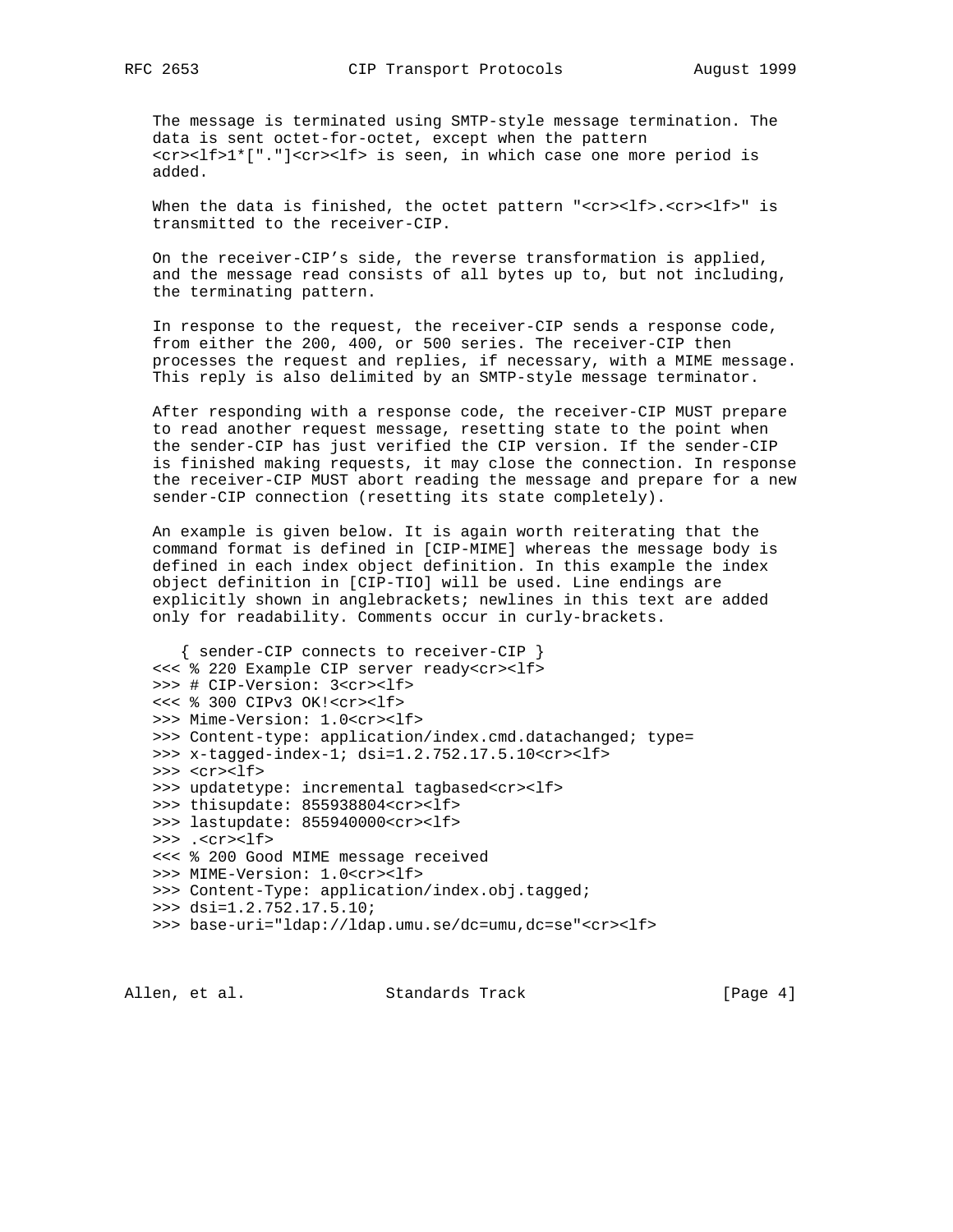```
>>> <cr><lf>
 >>> version: x-tagged-index-1<cr><lf>
 >>> updatetype: incremental<cr><lf>
 >>> lastupdate: 855940000<cr><lf>
 >>> thisupdate: 855938804<cr><lf>
 >>> BEGIN IO-schema<cr><lf>
>>> cn: TOKEN<cr><lf>
 >>> sn: FULL<cr><lf>
 >>> title: FULL<cr><lf>
 >>> END IO-Schema<cr><lf>
 >>> BEGIN Update Block<cr><lf>
 >>> BEGIN Old<cr><lf>
 >>> title: 3/testpilot<cr><lf>
 >>> END Old<cr><lf>
 >>> BEGIN New<cr><lf>
 >>> title: 3/chiefpilot<cr><lf>
>>> END New<cr>>><lf>
 >>> END Update Block<cr><lf>
 >>> .<cr><lf>
 <<< % 200 Good MIME message received
   { Sender-CIP shuts down socket for writing }
 <<< % 222 Connection closing in response to sender-CIP shutdown
    { receiver-CIP closes its side, resets, and awaits a
      new sender-CIP }
 An example of an unsuccessful version negotiation looks like this:
    { sender-CIP connects to receiver-CIP }
 <<< % 220 Whois++ server ready<cr><lf>
 >>> # CIP-Version: 3<cr><lf>
 <<< % 500 Syntax error<cr><lf>
    { server closes connection }
 The sender-CIP may attempt to retry using version 1 or 2 protocol.
 Sender-CIP may cache results of this unsuccessful negotiation to
 avoid later attempts.
```
### 2.1.1 Transport specific response codes

The following response codes are used with the stream transport:

| Code | Suggested description<br>text          | Sender-CIP action                                |  |
|------|----------------------------------------|--------------------------------------------------|--|
| 200  | MIME request received<br>and processed | Expect no output, continue session<br>(or close) |  |
|      |                                        |                                                  |  |

| Allen, et al. |  | Standards Track | [Page 5] |  |  |
|---------------|--|-----------------|----------|--|--|
|---------------|--|-----------------|----------|--|--|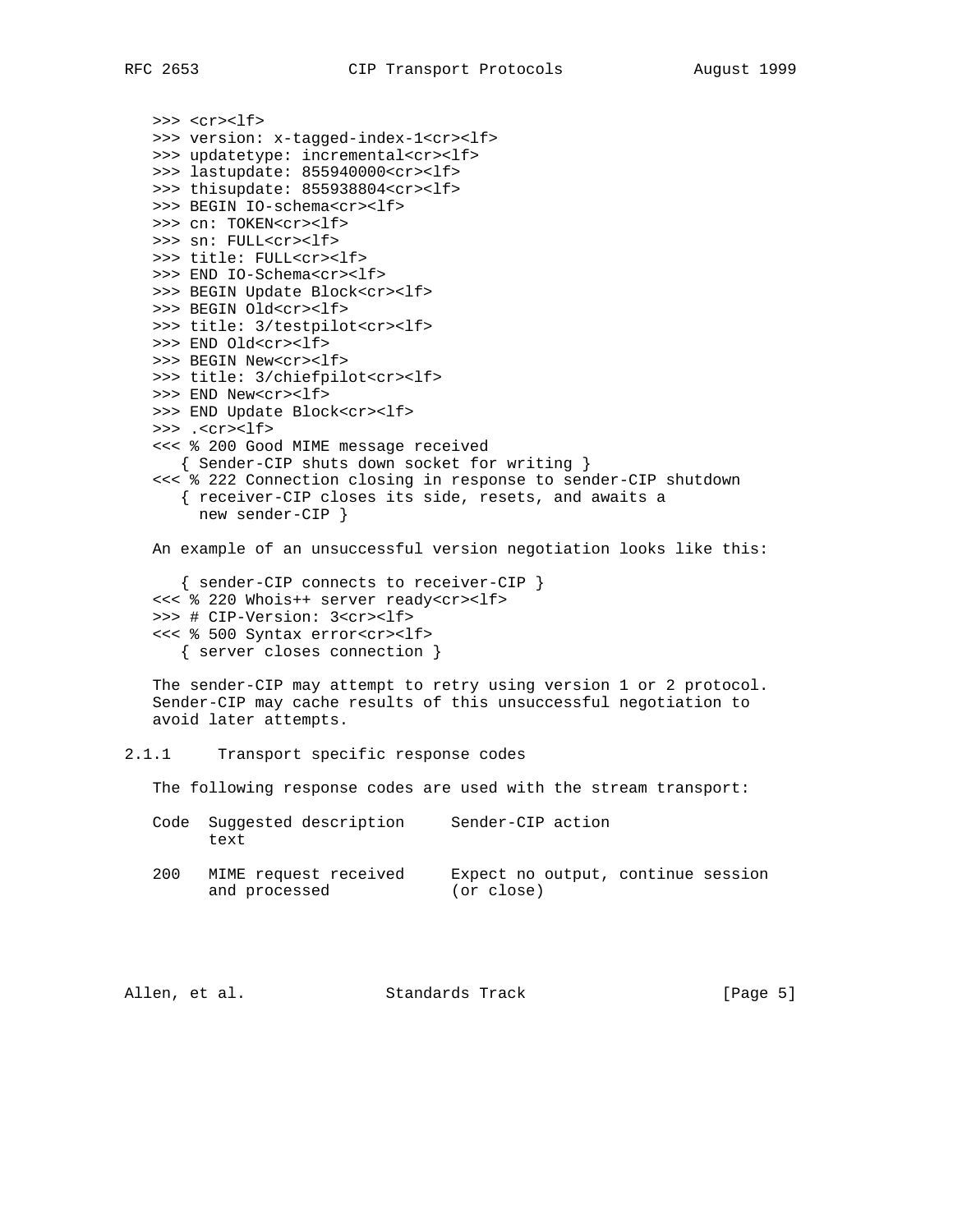- 201 MIME request received Read a response, delimited by SMTP and processed, output style message delimiter. follows
	- 220 Initial server banner Continue with Whois++ interaction, message or attempt CIP version negotiation.
	- 222 Connection closing (in Done with transaction. response to sender-CIP close)
	- 300 Requested CIP version Continue with CIP transaction, in accepted the specified version.
	- 400 Temporarily unable to Retry at a later time. May be used process request to indicate that the server does not
	- 500 Bad MIME message format Retry with correctly formatted MIME
	- 501 Unknown or missing Retry with correct CIP command request in application/index.cmd
	- 502 Request is missing Retry with correct CIP attributes. required CIP attributes

 currently have the resources available to accept an index.

- 520 Aborting connection for Alert local administrator. some unexpected reason
- 530 Request requires valid Sign the request, if possible, and signature **retry.** Otherwise, report problem to the administrator.
- 531 Request has invalid Report problem to the administrator. signature
- 532 Cannot check signature Alert local administrator, who should cooperate with remote administrator tp diagnose and resolve the problem. (Probably missing a public key.)

Allen, et al. Standards Track [Page 6]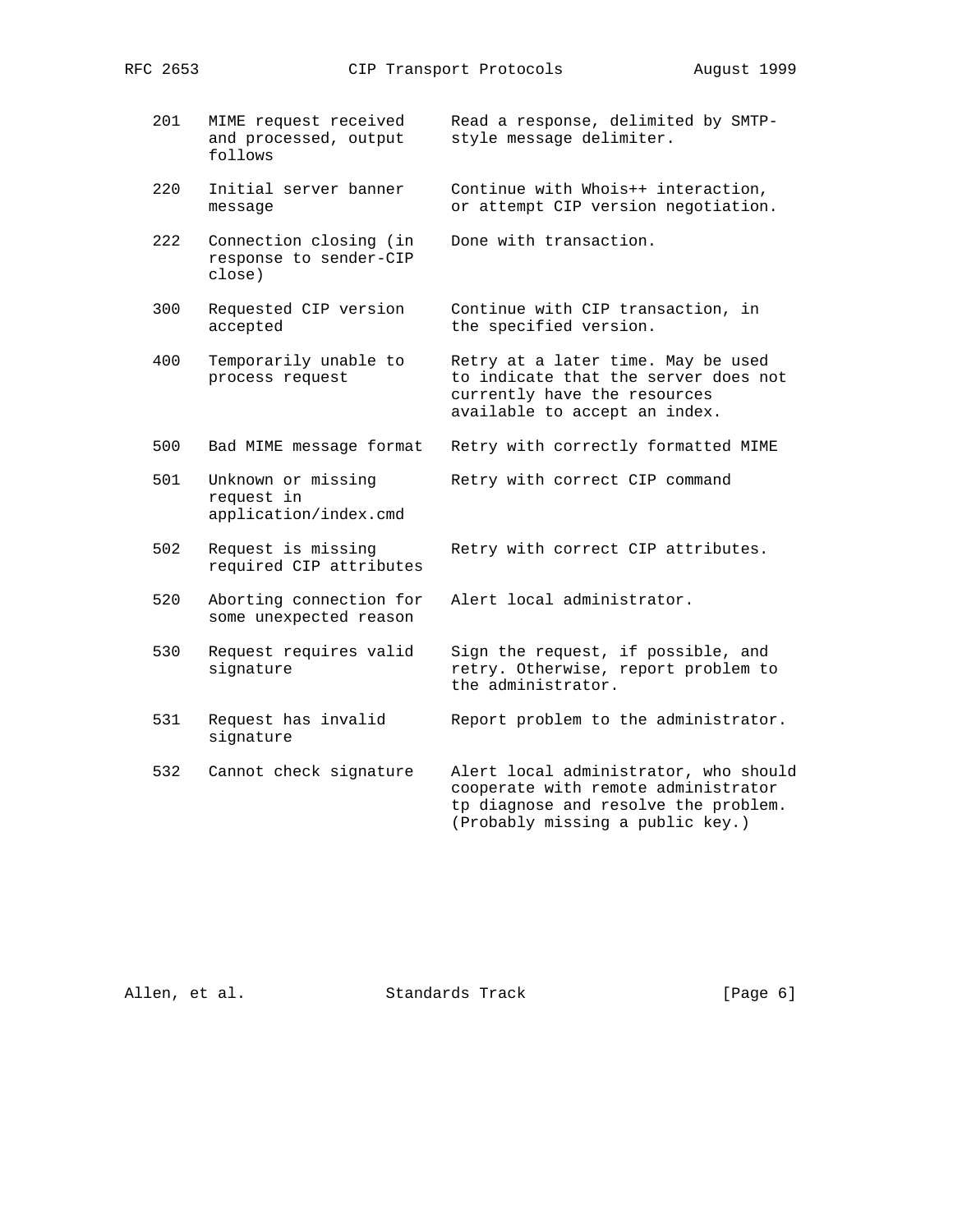# 2.2 Internet mail infrastructure as transport

 As an alternative to TCP streams, CIP transactions can take place over the existing Internet mail infrastructure. There are two motivations for this feature of CIP. First, it lowers the barriers to entry for leaf servers. When the need for a full TCP implementation is relaxed, leaf nodes (which, by definition, only send index objects) can consist of as little as a database and an indexing program (possibly written in a very high level language) to participate in the mesh.

 Second, it keeps with the philosophy of making use of existing Internet technology. The MIME messages used for requests and responses are, by definition of the MIME specification, suitable for transport via the Internet mail infrastructure. With a few simple rules, we open up an entirely different way to interact with CIP servers which choose to implement this transport. See Protocol Conformance, below, for details on what options server implementers have about supporting the various transports.

 The basic rhythm of request/response is maintained when using the mail transport. The following sections clarify some special cases which need to be considered for mail transport of CIP objects. In general, all mail protocols and mail format specifications (especially MIME Security Multiparts) can be used with the CIP mail transport.

# 2.2.1 CIP-Version negotiation

 Since no information on which CIP-version is in use is present in the MIME message, this information has to be carried in the mailheader. Therefore CIP requests sent using the mail transport MUST include a CIP-version headerline, to be registered according to [MHREG]. The format of this line is:

| DIGIT  | $=$ $\frac{8 \times 30 - 39}{ }$                         |  |  |
|--------|----------------------------------------------------------|--|--|
| number | $= 1*DTGIT$                                              |  |  |
|        | cipversion = "CIP-Version:" <sp> number["." number]</sp> |  |  |

### 2.2.2 Return path

 When CIP transactions take place over a bidirectional stream, the return path for errors and results is implicit. Using mail as a transport introduces difficulties to the recipient, because it's not always clear from the headers exactly where the reply should go, though in practice there are some heuristics used by MUA's.

Allen, et al. Standards Track [Page 7]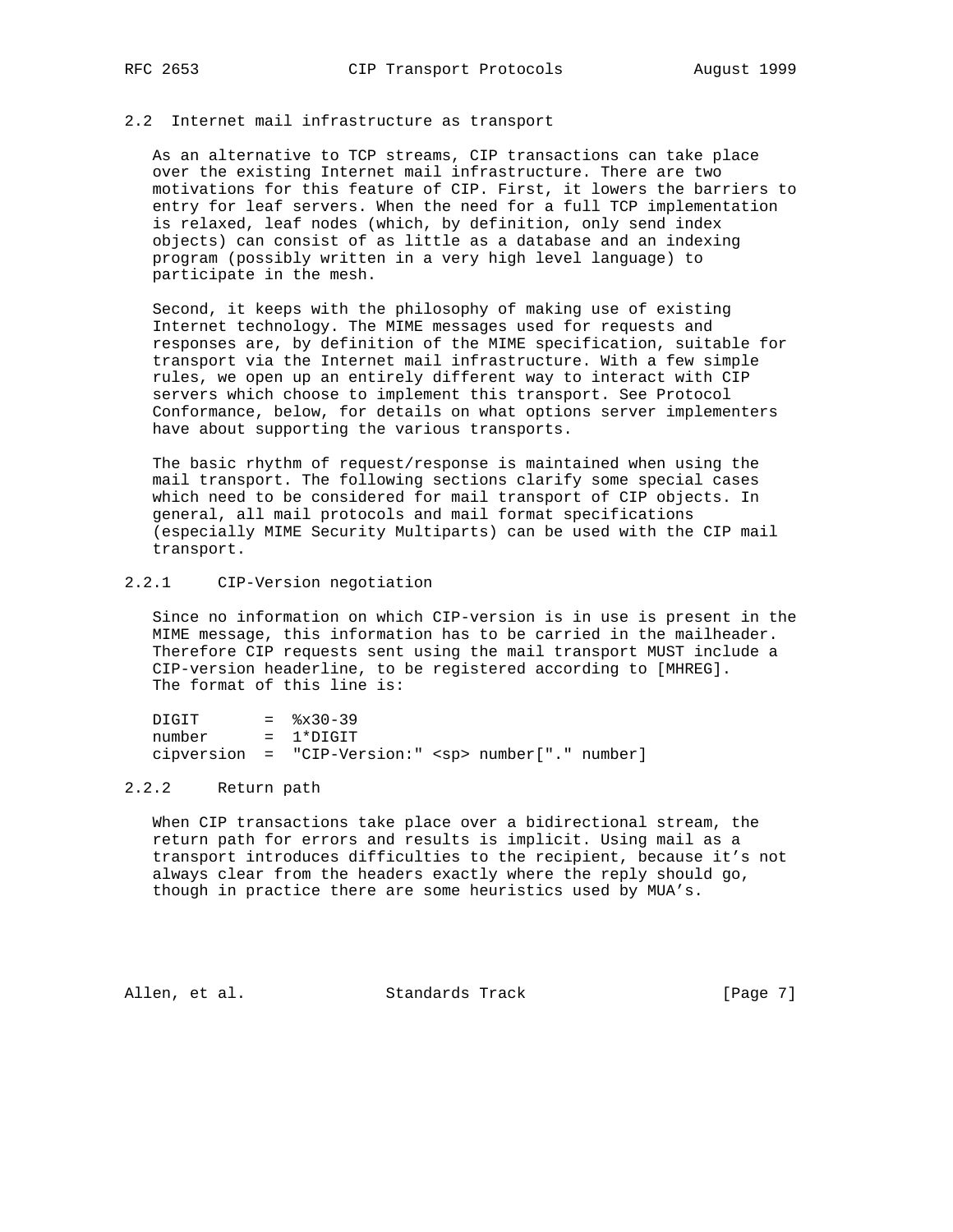CIP solves this problem by fiat. CIP requests sent using the mail transport MUST include a Reply-To header as specified by RFC-822. Any mail received for processing by a CIP server implementing the mail transport without a Reply-To header MUST be ignored, and a message should be logged for the local administrator. The receiver MUST not attempt to reply with an error to any address derived from the incoming mail.

 If there are no circumstances under which a response is to be sent to a CIP request, the sender should include a Reply-To header with the address "<>" in it. Receivers MUST never attempt to send replies to that address, as it is defined to be invalid (both here, and by the BNF grammar in RFC-822). It should be noted that, in general, it is a bad idea to turn off error reporting in this way. However, in the simplest case of an index pushing program, this MAY be a desirable simplification.

2.3 HTTP transport

 HTTP MAY also be used to transport CIP objects, since they are just MIME objects. A transaction is performed by using the POST method to send an application/index.cmd and returning an application/index.response or an application/index.obj in the HTTP reply. The URL that is the target of the post is a configuration parameter of the CIP-sender to CIP-receiver relationship.

Example:

 { the client opens the connection and sends a POST } >>> POST / HTTP/1.1<cr><lf> >>> Host: cip.some.corp<cr><lf> >>> Content-type: application/index.cmd.noop<cr><lf> >>> Date: Thu, 6 Jun 1997 18:16:03 GMT<cr><lf> >>> Content-Length: 2<cr><lf> >>> Connection: close<cr><lf> >>> <cr><lf> { the server processes the request } <<< HTTP/1.1 204 No Content<cr><lf> { the server closes the connection }

 In addition to leveraging the security capabilities that come with HTTP, there are other HTTP features that MAY be useful in a CIP context. A CIP client MAY use the Accept-Charset and Accept-Language HTTP headers to express a desire to retrieve an index in a particular character set or natural language. It MAY use the Accept-Encoding header to (e.g.) indicate that it can handle compressed responses, which the CIP server MAY send in conjunction with the Transfer- Encoding header. It MAY use the If-Modified-Since header to prevent

Allen, et al. Standards Track [Page 8]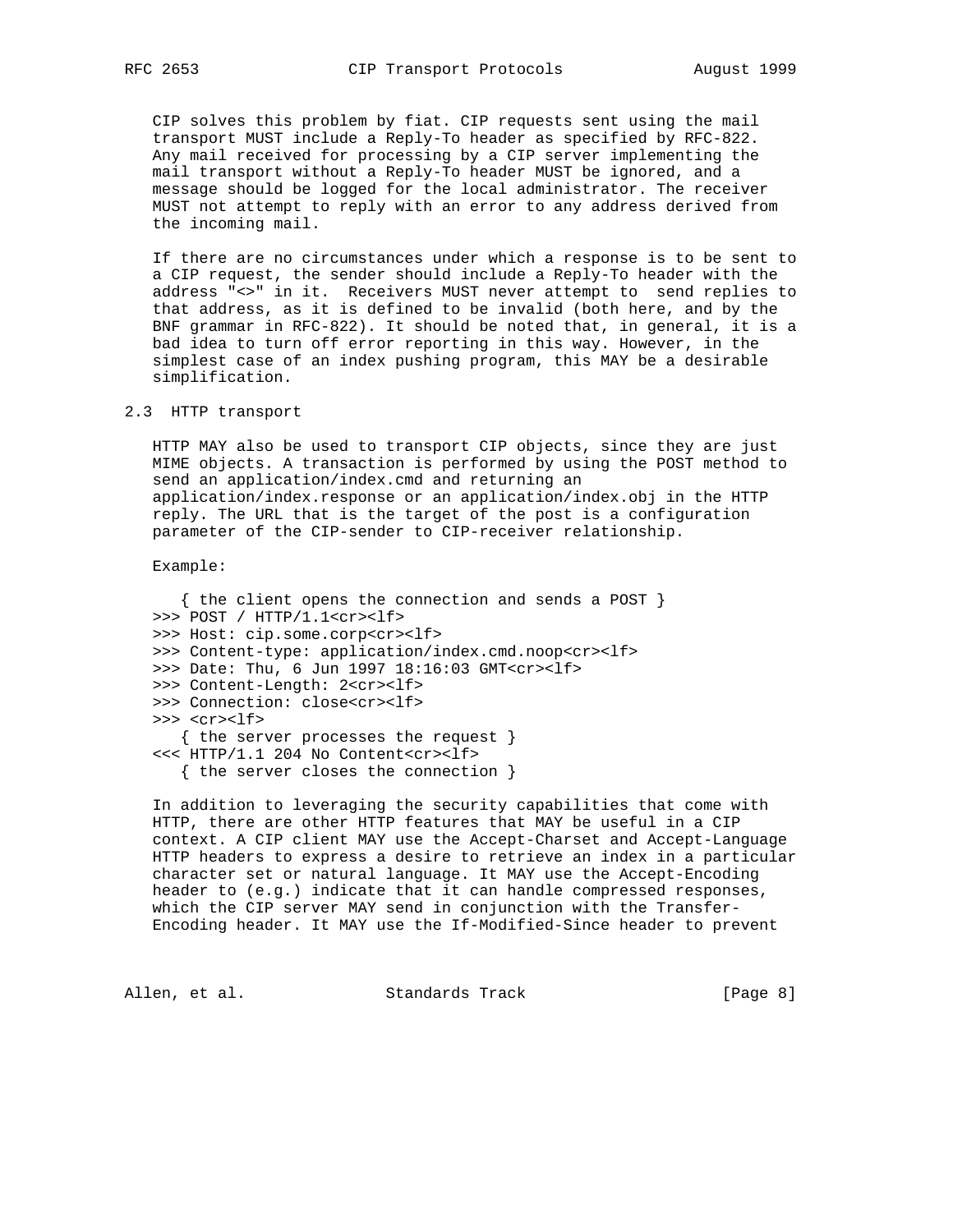wasted transmission of an index that has not changed since the last poll. A CIP server can use the Retry-After header to request that the client retry later when the server is less busy.

3. Security Considerations

There are two levels at which the index information can be protected; the first is by use of the technology available for securing MIME [MIME-SEC] objects, and secondly by using the technology available for securing the transport.

 When it comes to transport the stream transport can be protected by the use of TLS [TLS] . For HTTP the Security is handled by using HTTP Basic Authentication [RFC 2616], HTTP Message Digest Authentication [RFC2617] or SSL/TLS. Extra protection for the SMTP exchange can be achieve by the use of Secure SMTP over TLS [SMTPTLS].

### 4. References

- [RFC 2045] Freed, N. and N. Borenstein, "Multipurpose Internet Mail Extensions (MIME) Part One: Format of Internet Message Bodies", RFC 2045, November 1996.
- [RFC 2616] Fielding, R., Gettys, J., Mogul, J., Frystyk, H., Masinter, L., Leach, P. and T. Berners-Lee, "Hypertext Transfer Protocol -- HTTP/1.1", RFC 2616, June 1999.
- [RFC 2617] Franks, J., Hallam-Baker, P., Hostetler, J., Lawrence, S., Leach, P., Luotonen, A. and L. Stewart, "HTTP Authentication: Basic and Digest Access Authentication", RFC 2617, June 1999.
- [CIP-ARCH] Allen, J. and M. Mealling, "The Architecture of the Common Indexing Protocol (CIP)", RFC 2651, August 1999.
- [CIP-MIME] Allen, J. and M. Mealling, "MIME Object Definitions for the Common Indexing Protocol (CIP)", RFC 2652, August 1999.
- [ABNF] Crocker, D. and P. Overell, "Augmented BNF for Syntax Specifications: ABNF", RFC 2234, November 1997.
- [CIP-TIO] Hedberg, R., Greenblatt, B., Moats, R. and M. Wahl, "A Tagged Index Object for use in the Common Indexing Protocol", RFC 2654, August 1999.
- [KEYWORDS] Bradner, S., "Key words for use in RFCs to Indicate Requirement Levels", BCP 14, RFC 2119, March 1997.

Allen, et al. Standards Track [Page 9]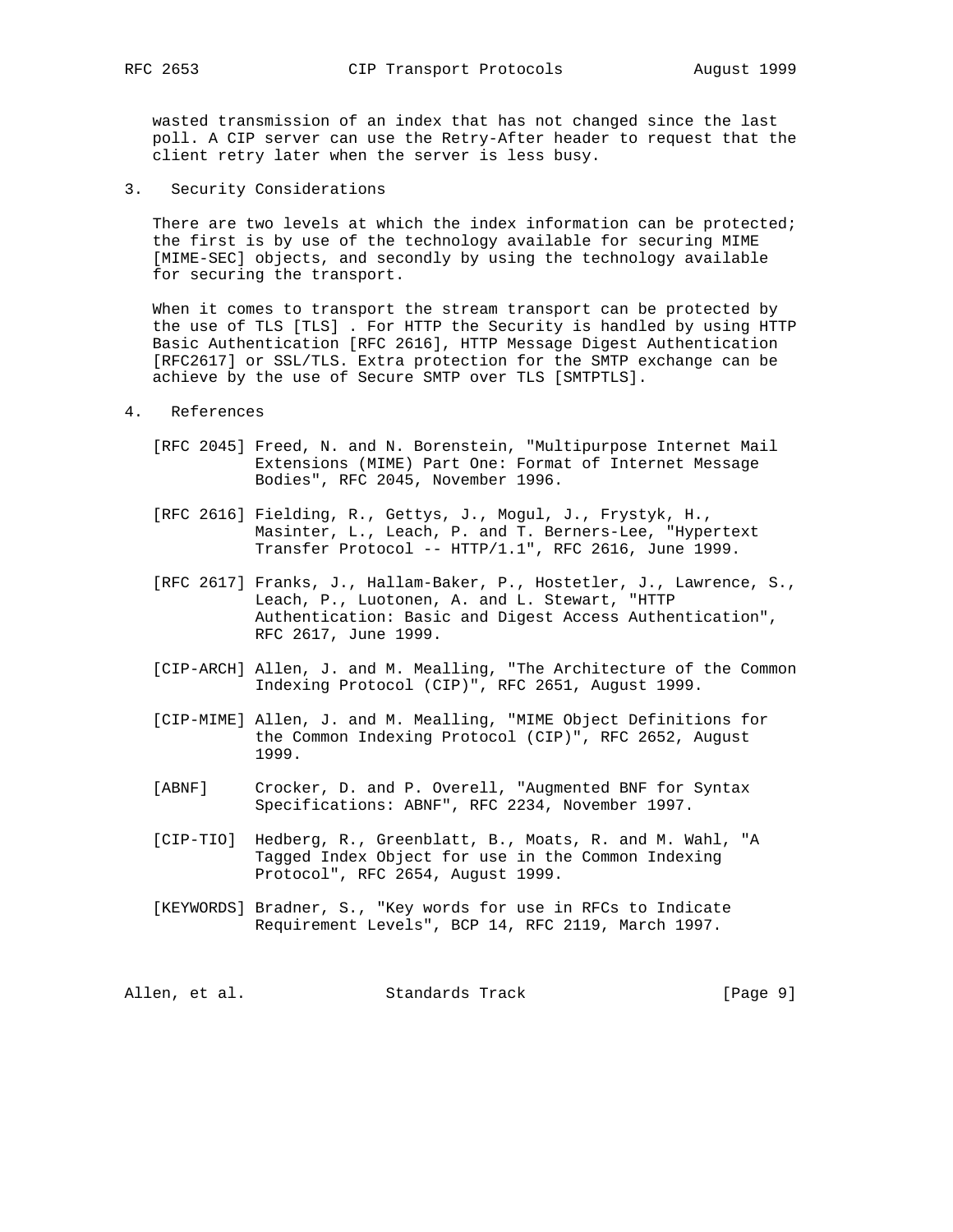- [MIME-SEC] Galvin, J., Murphy, S., Crocker, S. and N. Freed, "Security Multiparts for MIME: Multipart/Signed and Multipart/Encrypted", RFC 1847, October 1995.
- [TLS] Dierks, T. and C. Allen, "The TLS Protocol Version 1.0", RFC 2246, January 1999.
- [SMTPTLS] Hoffman, P., "SMTP Service Extension for Secure SMTP over TLS", RFC 2487, January 1999.
- [MHREG] Jacob, P., "Mail and Netnews Header Registration Procedure", Work in Progress.
- 5. Authors' Addresses

 Jeff R. Allen 246 Hawthorne St. Palo Alto, CA 94301

EMail: jeff.allen@acm.org

 Paul J. Leach Microsoft 1 Microsoft Way Redmond, WA 98052

EMail: paulle@microsoft.com

 Roland Hedberg Catalogix Dalsveien 53 0775 Oslo Norway

EMail: roland@catalogix.ac.se

Allen, et al. Standards Track [Page 10]